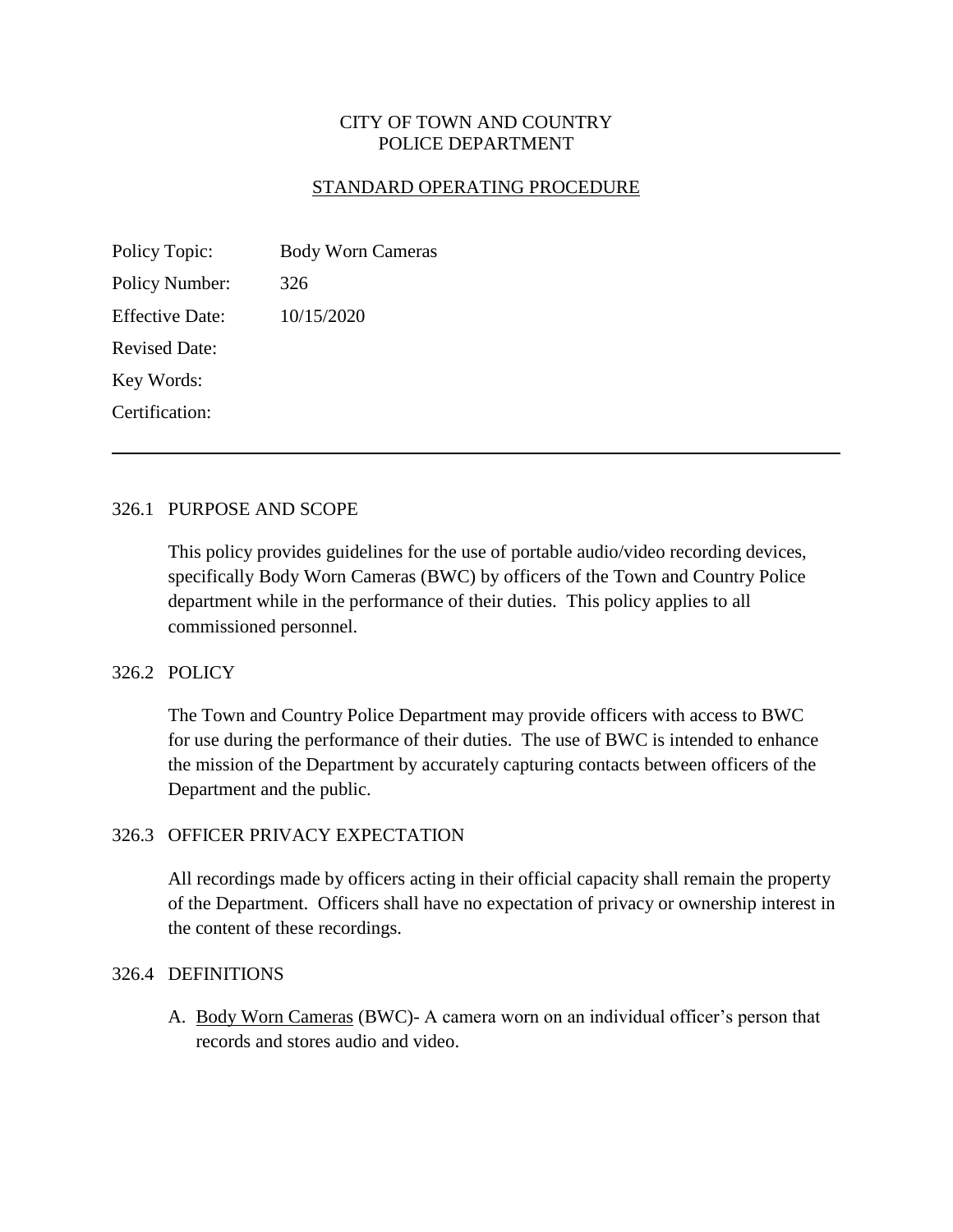- B. Digital Evidence- BWC files, including photographs, audio recordings and video footage, captured by a BWC and stored digitally.
- C. Metadata- Case numbers, incident numbers and other descriptors used to identify digital evidence.
- D. One Party State- The state of Missouri is categorized as a one-party state in reference to the required announcement of an active audio or video device. In one-party consent states, parties are not legally required to notify another party when they are recording. The recording is deemed to be lawful as long as one party of the encounter is aware of the operation of the recording device. In some instances announcing the camera is recording promotes better behavior and defuses potentially confrontational encounters. RSMO 542.402

## 326.5 PROCEDURES

Officers shall follow existing officer safety protocols when conducting enforcement activities as outlined in Department policies and procedures. Officer safety shall be the primary consideration when contacting citizens or conducting vehicle stops, not the ability to record an event.

- A. The Town and Country Police Department will assign BWC for the purpose of recording law enforcement encounters. All officers are required to wear a BWC in a manner prescribed by the manufacturer that allows for the optimal recording.
- B. Only authorized personnel shall use or be in possession of a BWC device.
- C. Officers shall not tamper with or dismantle any hardware or software component or any BWC device.
- D. The use of any personal recording device for the purpose of recording law enforcement encounters in lieu of the department owned BWC is not authorized without the permission of the Chief of Police or his / her designee.
- E. All digital evidence collected using the BWC is considered a record of the Town and Country Police Department and is for official use only.
- F. Accessing, copying, forwarding or releasing any digital evidence for other than official law enforcement use and contrary to this policy is strictly prohibited. Public release of digital evidence is prohibited unless approved by the Chief of Police or his / her designee and is in compliance with pertinent state and federal law.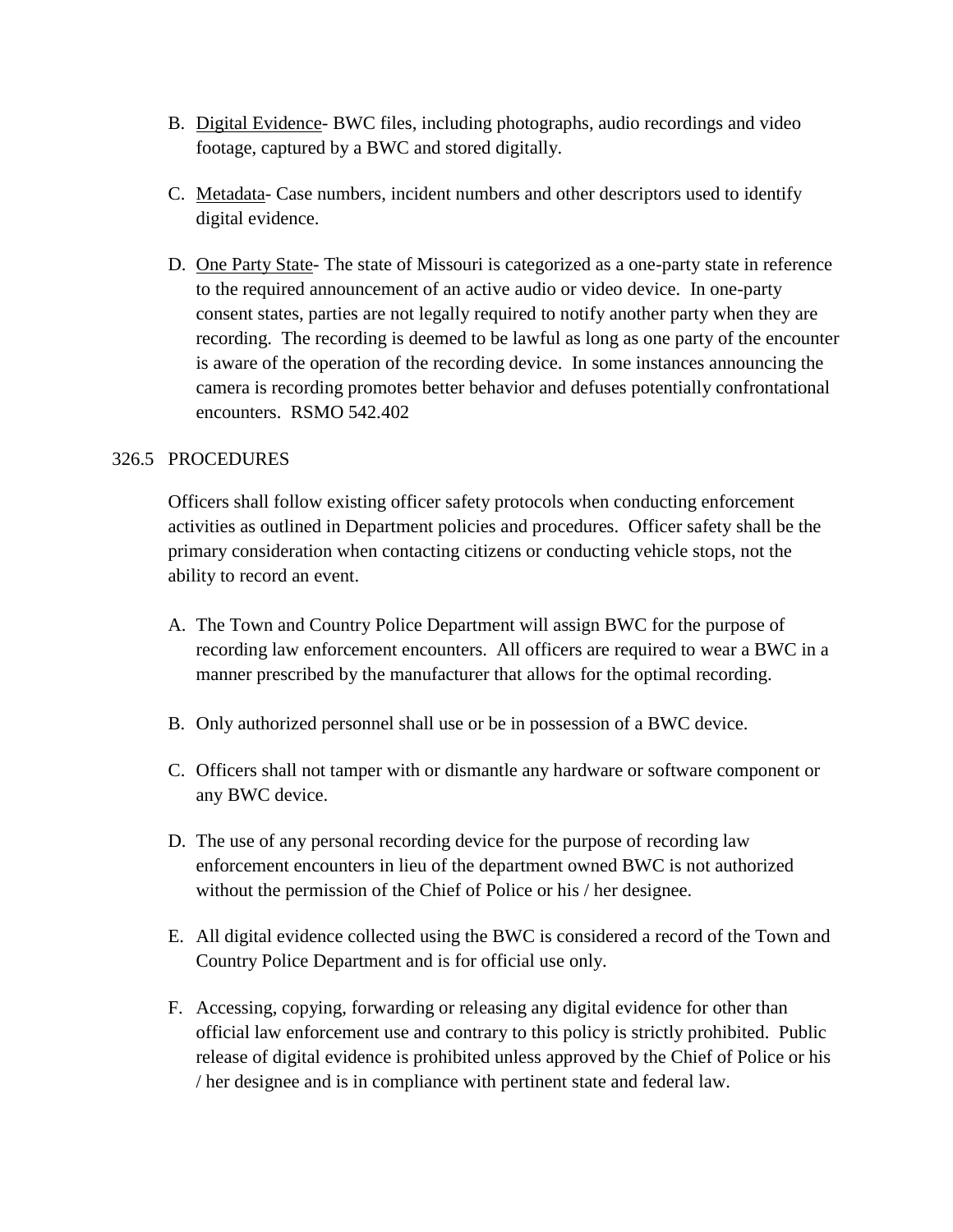G. Personal computer equipment and software programs shall not be used when making copies of digital evidence. Using a secondary recording device such as a video camera, cell phone or other device to record or capture digital evidence from storage is strictly prohibited.

## 326.6 STORAGE

When not in use BWC devices shall be stored in a designated and secure location.

## 326.7 PRE-SHIFT INSPECTIONS

- A. Officers shall inspect their assigned BWC device before their shift to ensure there is no visual damage and the device is in working order.
- B. Visual damage shall be reported to the officer's immediate supervisor via an interdepartmental memo.
- C. Inoperable equipment shall be tagged and returned to the officer's Platoon Commander through the chain of command.

## 326.8 EQUIPMENT REPAIR REPLACEMENT AND MAINTENANCE

- A. When a BWC malfunctions, the officer will notify his supervisor immediately.
- B. The officer will note the nature of the malfunction in an interdepartmental memo.
- C. The inoperable equipment will be taken to the BWC program administrator for repair as soon as possible.
- D. If the BWC program administrator cannot repair the device, the manufacturer will be contacted to facilitate the repair. Repair and replacement of damaged or nonfunctional BWC equipment is coordinated through the BWC program administrator and performed by an authorized service provider.

### 326.9 RECORDING

A. Each uniformed patrol officer and patrol supervisor while on-duty is required to wear a department issued functioning Body Camera. The Body Camera will be worn on the officer as outlined by the manufacturer's placement guidelines. Officers working off-duty, in uniform, are required to wear a department issued functioning Body Camera in the same manner prescribed above.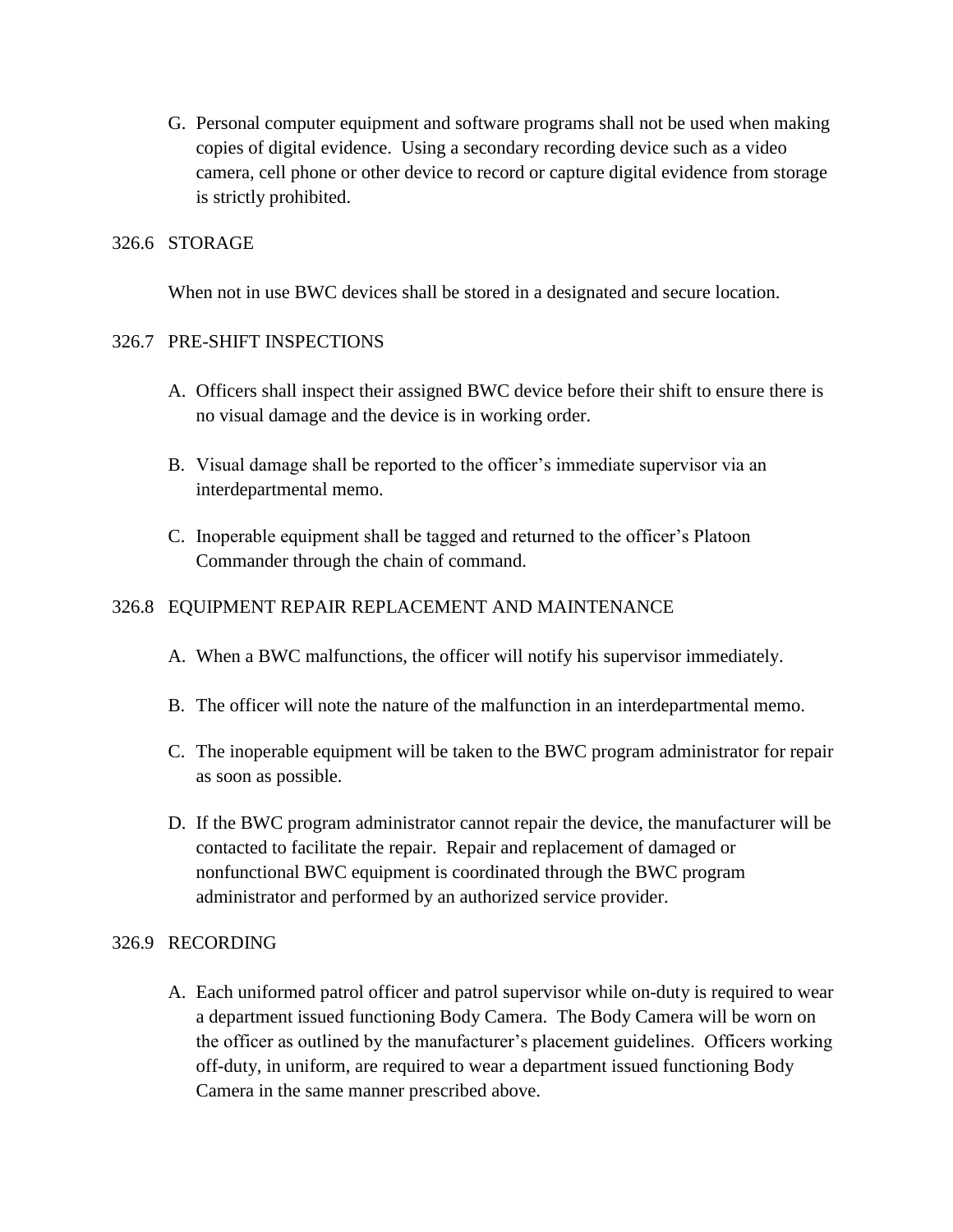- B. Officers shall record enforcement related contacts and calls for service. The recording should be activated prior to the actual contact with the citizen, or as soon as safely possible thereafter and continue recording until the contact has concluded.
- C. Enforcement related contacts include but are not inclusive to the following: calls for service, traffic stops, field interviews, detentions, arrests, persons present at radio calls who are accused of crimes and consensual encounters in which the officer is attempting to develop reasonable suspicion or probable cause.
- D. Recording another officer (or in specific cases another city employee) during an enforcement contact.
- E. Officers may stop recording when the arrestee is cooperative and safely secured inside a law enforcement facility. If an arrestee becomes uncooperative or if there is some evidentiary purpose, officers should resume recording.
- F. Officers shall record suspect interviews. Officers should not stop and start the recording during a suspect interview. If this occurs, the reason for stopping the recording must be documented
- G. When recording interviews of suspects and such interview meets the legal requirements, officers shall ensure they record any advisement of the Miranda Warning.
- H. Private Citizens have a reasonable expectation of privacy in their homes. When officers are lawfully present in a home (warrant, consent or exigent circumstances) in the course of official duties, there is no reasonable expectation of privacy. In general, when an officer enters a home they document the condition of the home, especially in the case regarding a child or involve domestic violence or physical injury.
- I. Officers should wear their BWC during special events as directed by supervisory or command personnel.

### 326.10 WHEN AND WHERE NOT TO RECORD

- A. BWC will not be used to record non-work related activity.
- B. BWC shall not be used to record in areas or during activities such as pre-shift conferences, department locker rooms, exercise rooms, break rooms or other activities not related to a criminal investigation.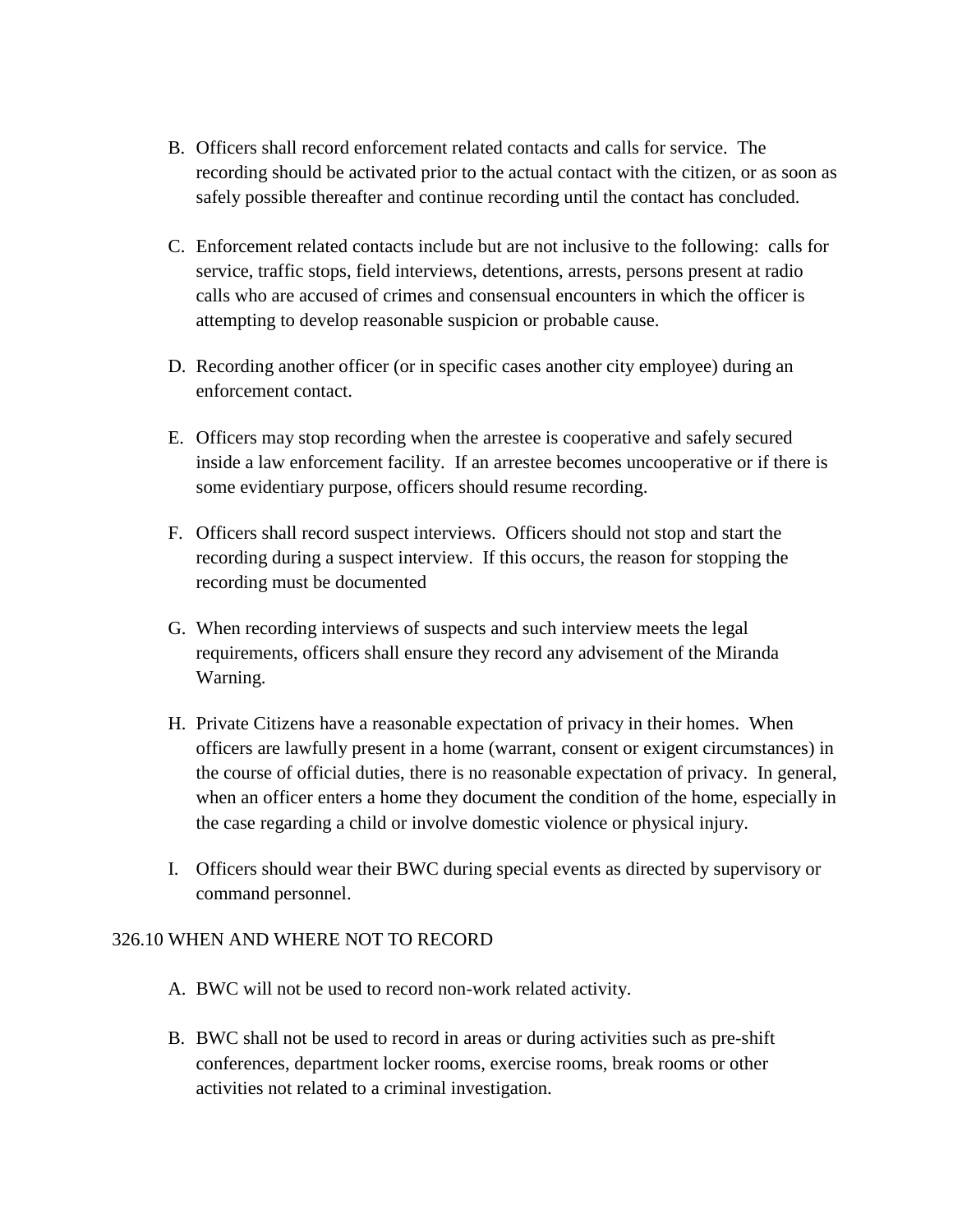- C. BWC shall not be activated in places where persons have a reasonable expectation of privacy, such as locker rooms, dressing rooms or restrooms.
- D. BWC shall not be used during department administrative investigations unless instructed to do so by the Chief of Police or his / her designee.
- E. When possible, officers should avoid recording exposed areas of the body that could cause embarrassment or humiliation, such as exposed breast, groin, etc.
- F. Officers shall be aware of patient's rights of privacy when in a hospital or medical facilities. Officers shall avoid rerecording persons not involved in the investigation.
- G. Victim and witness interviews will generally be recorded unless a request is made otherwise. To better capture evidence, it is recommended that officers record statements made by witnesses and people sharing information. If a person will not talk unless the camera is turned off, officers may decide that obtaining the information is more important that recording the statement. This is the discretion of the officer who is obtaining the statement or the supervisor.
- H. Domestic violence victims often recant statements. Victims may also make their children unavailable for investigators or court to avoid their providing statements. For these reasons, domestic violence victims with serious injuries should be recorded if the victim is willing. Officers should also record the statements of children of domestic violence victims who are witnesses, if the children are capable of consenting.
- I. Generally, officers are not required to record informal or casual encounters with members of the public. Officers should consider that recording people in some circumstances may inhibit the sharing of information or developing strong ties between members of the community and the department.

# 326.11 DOCUMENTATION OF RECORDED EVENTS

- A. All evidentiary recording shall be documented in a CARE report or in CAD remarks.
- B. Officers are required to document the reasons why they deactivated a camera or failed to activate a camera in a situation in which they are required to record the encounter. If a recording was not activated or was terminated prior to the completion of the event, the officer is required to document the cause in a CARE report, CAD remarks or on the video prior to terminating the recording.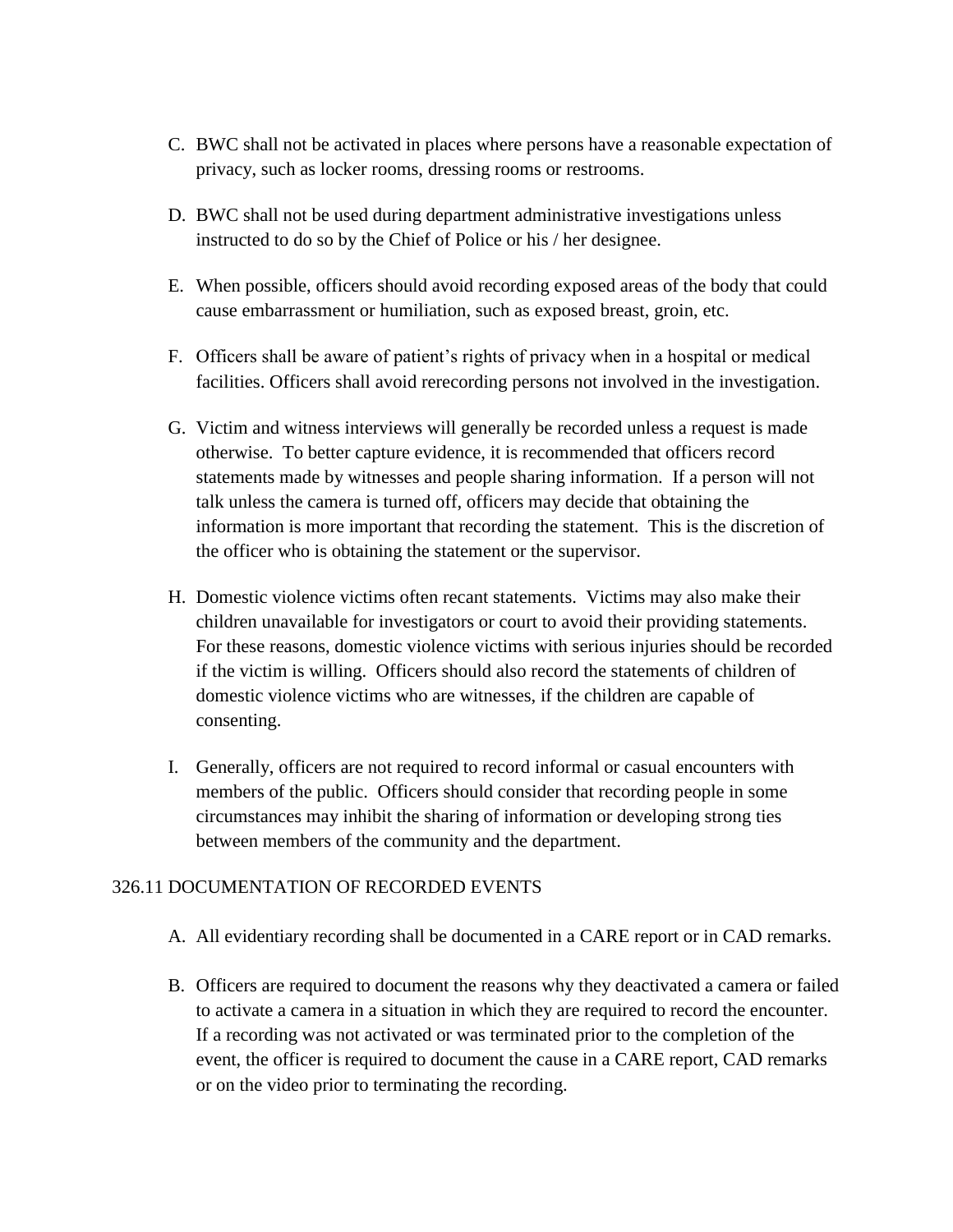### 326.12 ENTERING METADATA

Each recorded segment requires metadata to be entered, even if the segments are of the same event. Metadata should be added at the conclusion of the event. In a case of as delay, metadata should be added as soon as possible.

# 326.13 ACCESSING DIGITAL EVIDENCE

- A. Employees who have been granted permission by the Chief of Police may review digital evidence.
- B. Employees will be assigned a unique identifier to access digital evidence from the storage location.

# 326.14 RETENTION OF DIGITAL EVIDENCE AND NON-EVIDENTIARY VIDEO

- A. All recordings related to any criminal proceeding, claim filed, pending litigation or a personnel complaint, shall be preserved until such time the matter is resolved and / or in accordance with applicable laws and department evidence retention policy.
- B. All non-evidentiary video shall be retained for no less than 30 days.
- C. All internal affairs related recordings will be retained for an unlimited time period.
- D. All arrests will be retained for 5 years
- E. Any Use of Force will be retained for 5 years.
- F. Any Attorney preservation request will be retained for 5 years.
- G. All traffic stops will be retained for 1 year.
- H. All recordings marked as miscellaneous will be retained for 90 days. Miscellaneous includes but is not limited to possible review, pedestrian check, suspicious person or auto, peace disturbance, assist other agency, training, system test or no tag.
- I. All sensitive video (accidental bathroom/locker room activation) will be retained for 30 days and will only be viewable by the Chief.

# 326.15 REVIEWING DIGITAL EVIDENCE

A. Officers may review their own recordings.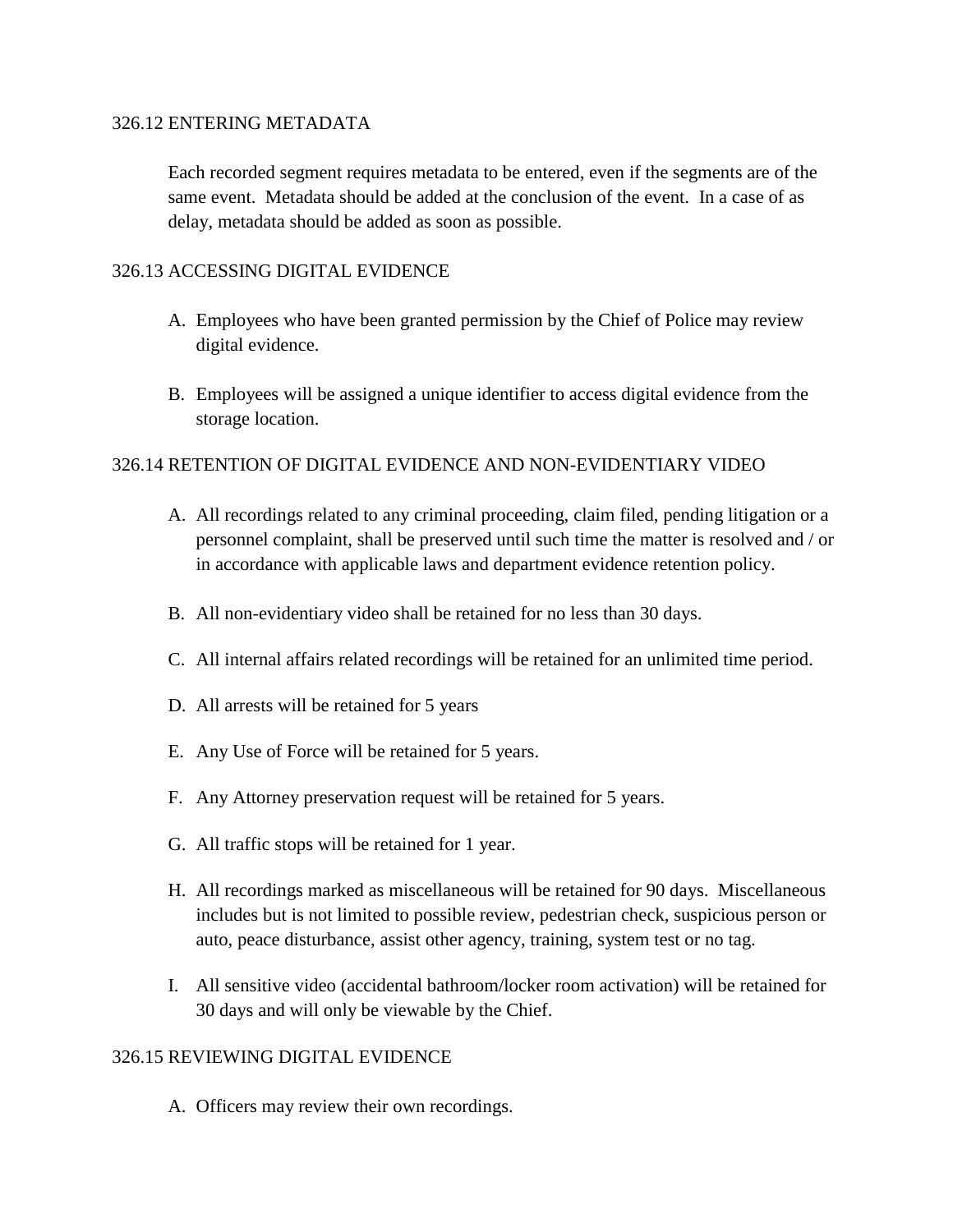- B. Detectives are responsible for reviewing, updating and tracking digital evidence associated with their assigned cases.
- C. Digital evidence captured by the BWC is not all inclusive. The system captures a less broad and less detailed image than the totality of the human senses. An officer's recollection of specific details may be different than what is captured in digital evidence. Officers should review digital evidence prior to completing reports when necessary to ensure accuracy. Officers shall review digital evidence prior to providing testimony at hearings, trials or depositions.
- D. Digital evidence may be viewed for administrative purposes. The following is not an all-inclusive list of reasons digital evidence may be reviewed:
	- 1. Any incident in which a member of the department is injured or killed during the performance of their duties.
	- 2. Any incident involving the use of force by a member of the department, which results in injury or death.
	- 3. Any in-custody death.
	- 4. Any police pursuit.
	- 5. When any member of the department intentionally or unintentionally discharges a lethal (e.g. firearm), less-lethal (e.g. Taser including a drive stun) or non-lethal (e.g. pepper spray) weapon at a person regardless whether an individual is struck.
	- 6. Officer involved traffic collisions.
	- 7. Prior to the release of recordings in response to a proper legal request.
	- 8. In preparation for a civil disposition or responding to an interrogatory where the incident arises from the employee's official duties.
	- 9. For investigations undertaken by the department, for the purpose of proving or disproving specific allegations of misconduct.
	- 10. For administrative proceedings, when digital evidence is used by the department for the purpose of proving or disproving allegations of misconduct, only digital evidence relevant to the investigation scope shall be viewed and retained by investigators. Information relevant to the recordings viewed and seized as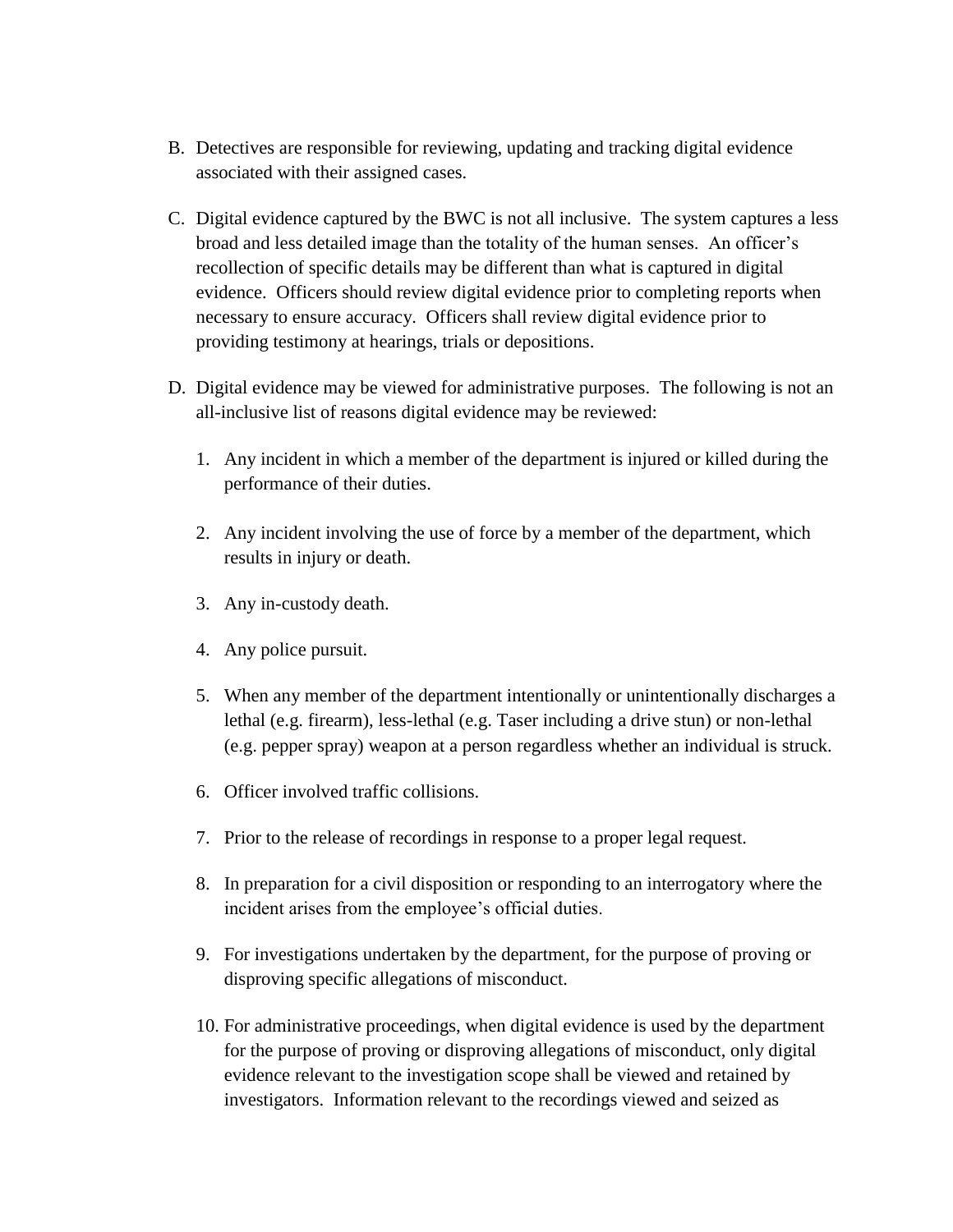evidence by investigators shall be documented as part of the chronological summary of any investigation undertaken by the department.

11. In situations where there is a need to review digital evidence not covered by this procedure, a Command Officer must approve the request. Each situation will be evaluated on a case by case basis.

#### 326.16 COPYING AND RELEASING DIGITAL EVIDENCE

Digital evidence captured by a BWC shall be treated as official records and handled pursuant to existing department policies and procedures.

### 326.17 USE OF DIGITAL EVIDENCE FOR TRAINING PURPOSES

Officers and supervisors may find it useful, and are encouraged, to review recordings of incidents of which they were involved when beneficial for the purpose of conducting a tactical debrief. When an incident is recorded which may be of value as a training aid for a broad section of the department, the recording officer should contact their supervisor who will review the digital evidence to determine the value of the incident for training. If the Platoon Commander determines the incident would be an appropriate training aid, the Lieutenant shall obtain approval of the Chief of Police or his / her designee.

### 326.18 BWC PROGRAM ADIMINISTRATOR RESPONSIBILITIES

- A. Maintain and troubleshoot the BWC units.
- B. Maintain a record of assigned BWC and related equipment.
- C. Be proactive and able to complete minor repairs.
- D. Arrange for the warranty and non-warranty repair of the BWC units.
- E. Repair or replace BWC components (cameras, docking stations, etc)
- F. Maintain BWC equipment repair and maintenance records.
- G. Update software and system settings as necessary.
- H. Train officers on current policy and the proper use of BWC units.

### 326.19 TRAINING